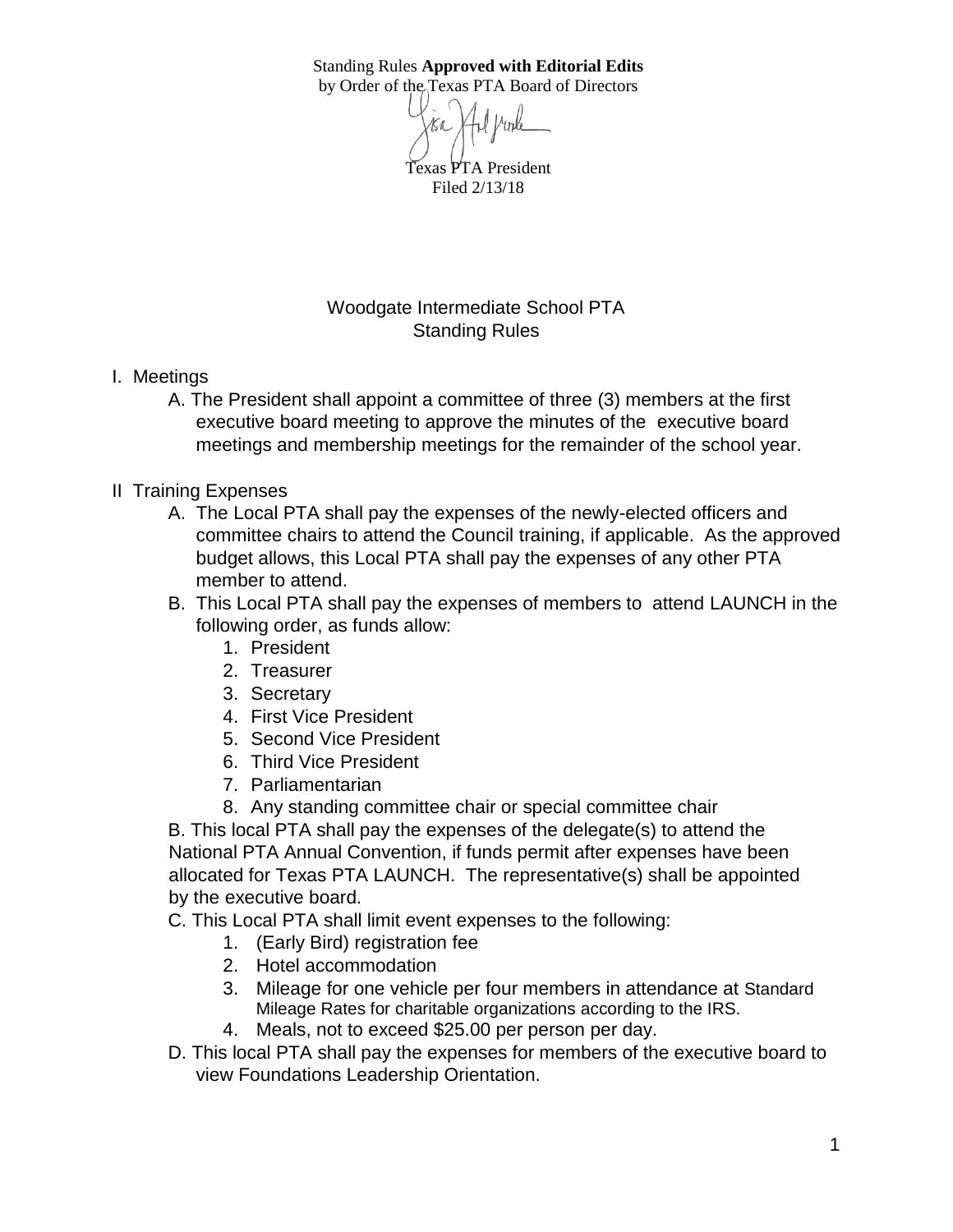Standing Rules **Approved with Editorial Edits** by Order of the Texas PTA Board of Directors

Texas PTA President Filed 2/13/18

## III. Financial

- A. Check signing privileges
	- 1. The following persons shall provide a sample signature to the bank and will be permitted to sign on checks drawn from the PTA account: treasurer, president and first vice president.
	- 2. No officer shall approve or sign a check that is issued to himself/herself or to a person with whom they are related.
	- 3. Any money exceeding \$250 will require a second signature
- B. The secretary shall not be appointed to review the monthly bank statements.
- C. This Local PTA shall have a carryover in the checking account of not less than \$3000 at the end of the year.
- D. Issuance of Monies
	- 1. Recipients of any PTA funds will sign a receipt for all monies received and provide dated original receipts that support monies spent.
	- 2. No blank checks will be issued, or no checks issued made out to "cash".
	- 3. Receipts must be submitted within thirty (30) days of the event or within three (3) days of the end of the school year, whichever comes first.
- E. Receipt of Monies
	- 1. All funds collected by the Local PTA will be counted by two members, including one elected officer, and both parties will sign a receipt recording all monies collected prior to delivery to the treasurer.
	- 2. All monies will be collected on site by the treasurer or president, or delivered to the treasurer within 24 hours, or locked in a safe in neutral location until the monies can be collected by the treasurer and deposited in the bank.
	- 3. All reimbursements will be issued only after submission of an original dated receipt from the purchasing chair or officer.
	- 4. No sales tax will be reimbursed for any purchases.
- F. Returned checks
	- 1. A fee of \$25 to recover the costs incurred for returned checks will be charged to all persons who have written an uncollected check of any amount for insufficient funds.
- IV Bonding and Insurance
	- A. The following insurance shall be purchased by this Local PTA
		- 1. The following insurances shall be purchased annually by this local PTA: -Commercial general liability